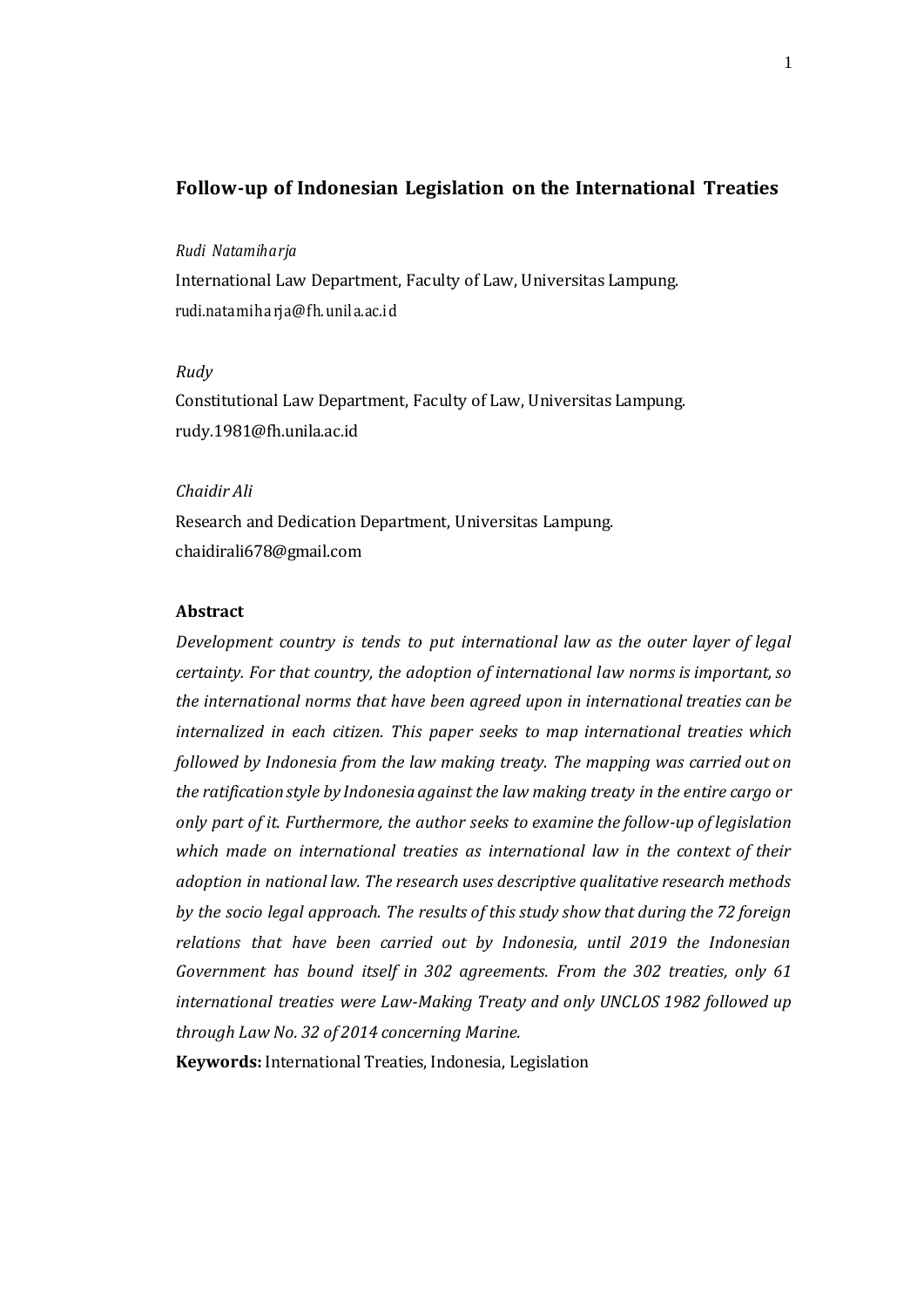### **A. Introduction**

 $\overline{a}$ 

The international law source as the object of this research is an international treaties from the law making treaty. Although in the context of the definition are doubts regarding whether the agreement can produce law as said by Catherine Brolmann.<sup>1</sup> However, in her defense of the law-making terminology, Catherine Brolmann argues refers to the content of international treaties are more regulating character rather than seen as mere contractual legal acts.<sup>2</sup>

International law which sources by law making treaty has an impact in the establishment of a new legislation order as a response to the law making treaty itself. As stated by David Haljan described that law making treaty plays a role in:

"*They intend to establish directly specific legal rights in national legal systems for private actors. Other types of treaty, addressing state actors explicitly and solely, may nevertheless aim to adjust government policy or conduct and require amending current rights by legislation ".<sup>3</sup>*

Whereas the law making treaty is intends to establish certain legal rights for private (non-state) or state actors, and even aims to harmonize government policies through the formation of new legislation. Law making treaty as a source of international law has a fundamental impact on the legislation development.

In fact, the national legislation program is currently the method of developing Indonesian legislation. It is put the ratification of international treaties as one objects included in the open cumulative list.<sup>4</sup> It is shows that Indonesia's involvement in international law is responsive manner by not taking the time to wait the involvement in an international treaties.

However, studies related to the development of legislation do not always take a side with international law. As one example, in a recent study conducted by Jean Michiel Otto related to the real legal certainty in developing countries. It turns out the placement of international law as a legal entity in the fifth layer / outermost layer of the legal order that has legal certainty for people or citizens in development countries.

<sup>1</sup> Catherine Brolmann, "Law Making Treaties: Form and Function in International Law", *Nordic Journal of International Law*, vol 74, 2005: 383-404. <sup>2</sup> *Ibid.*

<sup>3</sup>David Haljan, *Separating Powers: International Law Before National Courts*, The Hague: TMC ASSER PRESS, 2013, p. 30

<sup>4</sup> Article 23 of Law Number 12 on 2011 concerning the Formation of Legislation.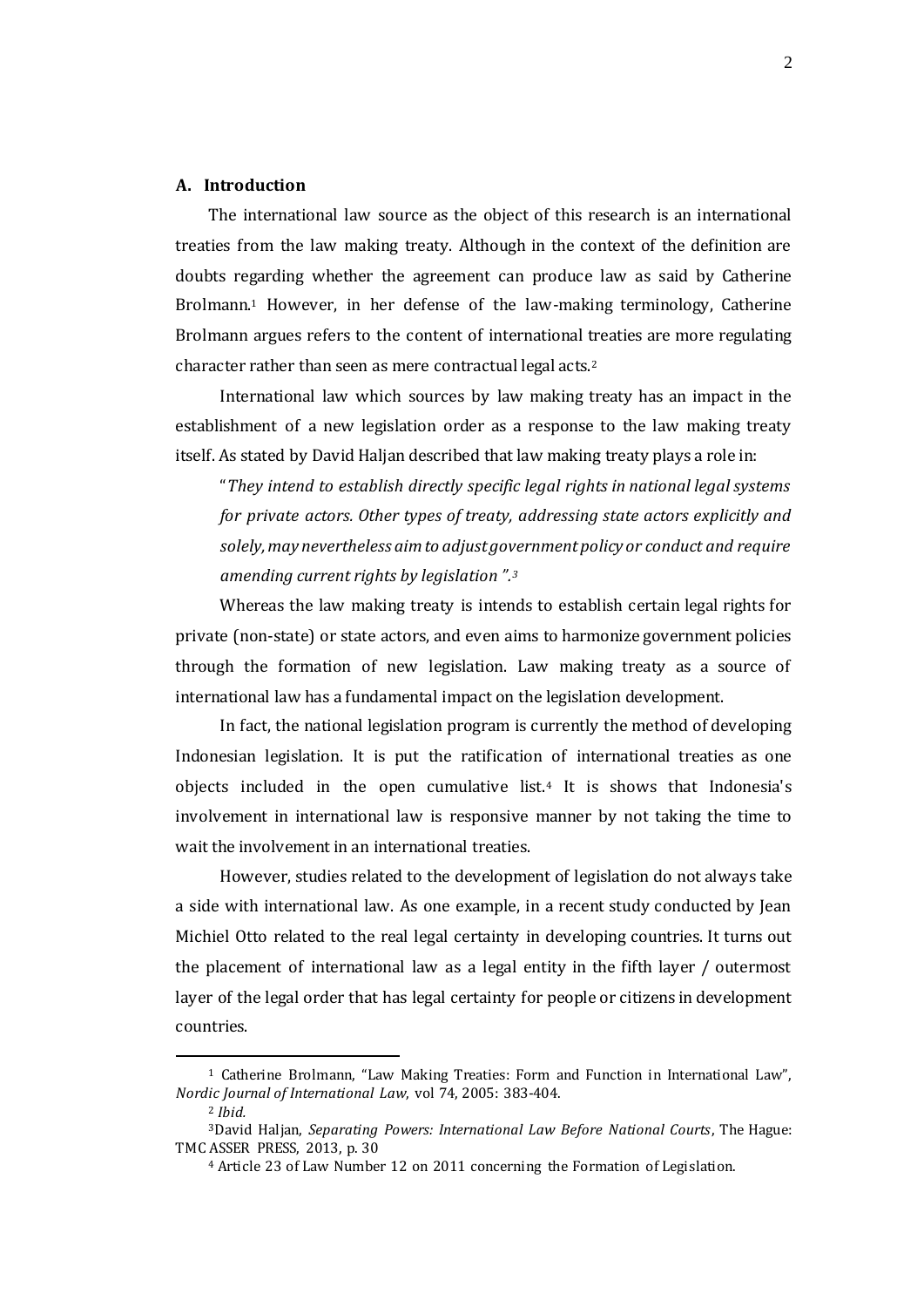In his research, Jean Michiel Otto stated in the general, law in development countries was historically formed by four layers.<sup>5</sup> The innermost layer is consists of customary law recognized (as law by the local society), the above are the layers of religious rules, then the colonial state legal rules and the next layer is the modern national law which continues to develop and the outer layer is international law.<sup>6</sup> In order to make it easier to understand Jean Michiel Otto's opinion, it can be understood through the illustration of legal certainty in development countries as follows:



Referring by the demonstration as above, it can be understood that to make international law have an implementative power in developing countries. At least, beside ratified international law is also needs to be adopted in national law. Of course, it is carried out by follow-up legislation. Then, it becomes the focus of the research. Namely, to map the follow-up of legislation which carried out by Indonesia to the international law.

Indonesia as an independent country has made the spirit of internationalism in one of Indonesian goals. It has been clear by the flashback session of Investigating Committee for Preparatory Efforts of Indonesian Independence (BPUPKI), which at

<sup>5</sup> Jean Michiel Otto, *Kepastian Hukum yang Nyata di Negara Berkembang, dalam Kajian Sosio Legal,* ed. Adriaan W. Bedner et. al. Denpasar: Pustaka Larasan, p. 119. <sup>6</sup> *Ibid.*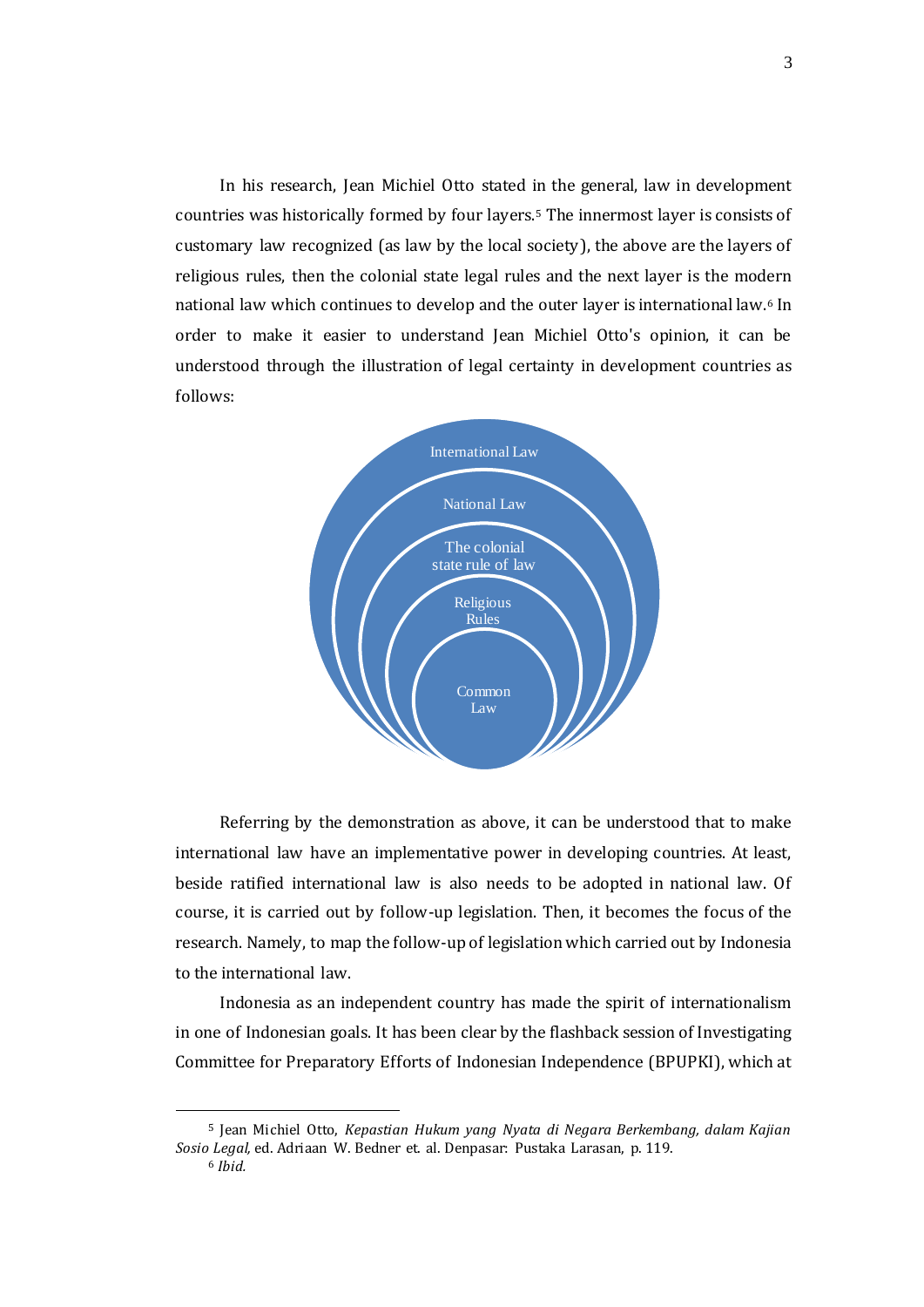that time wanted to formulate the basis of an independent Indonesian state. Soekarno proposed to put internationalism or humanity as one of the foundations in the Indonesian state.

When referring to the Pancasila formulation as the ideology agreed upon in the 1945 Constitution Preamble of the f Indonesia, the notion of internationalism is not written in the Pancasila text. However, the spirit of internationalism is still connection to the Indonesia goals.

The spirit of internationalism as one of the independent Republic of Indonesia goals is evidence by the formulation in the fourth paragraph of the 1945 Indonesian Constitution which reads "... and participate in implementing world order based on independence, eternal peace and social justice ..." . It is valid evidence that the Indonesia Republic views the spirit of internationalism based on independence, eternal peace and social justice. In addition, this is one of the goals in the establishment of an independent Indonesia Republic.

Concrete steps are needed in order to realize the Indonesia goals. One of them is Indonesia's involvement in the international law development by Indonesia participation in international relations based on lawmaking treaty in international treaties. United Nations Conventions on the Law of the Sea (UNCLOS), International Convention on Civil and Politic Rights (ICCPR) and the Convention on the Elimination All Form of Discrimination against Women (CEDAW) are several forms of the Indonesia is involvement in international law.

Furthermore, by returning to the spirit of internationalism as contained in the 1945 Constitution Preamble of the Indonesia Republic. Whereas Indonesia participates in implementing world order based on independence, eternal peace and social justice. Thus, the international law followed by Indonesia certainly does not become a supra-national order which results in Indonesian national law being under or lower in the that international instrument.

The development of Indonesian legislation related to the follow-up of Indonesian legislation on international law is something that needs to be answered. The follow-up is related to Indonesia's ability to follow up on international law through other legal instruments such as organinal law as an effort of the implementation. By this step, so it can be mapped from Indonesia involvement in the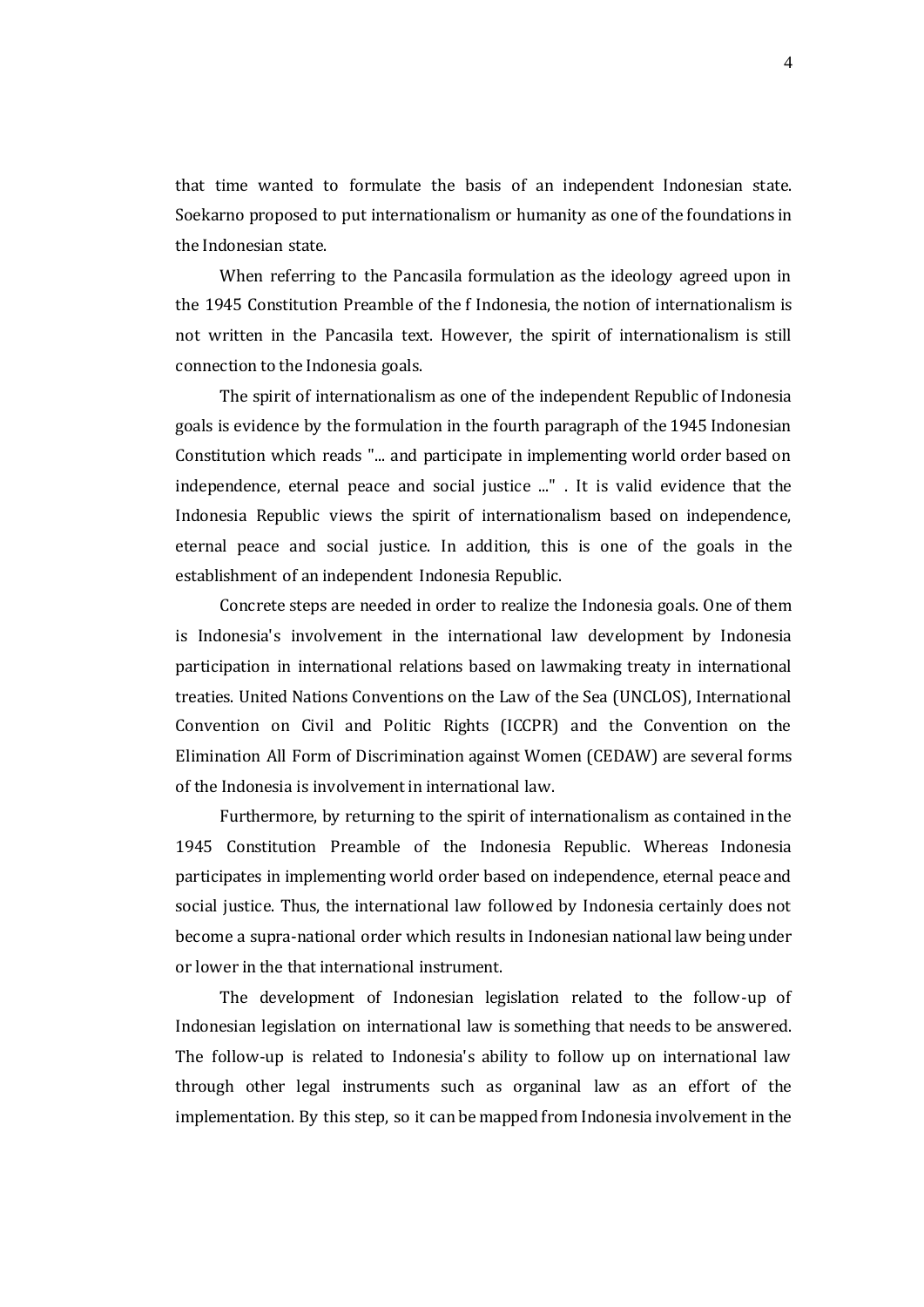international law and how much Indonesia ability to follow up in the legal framework of legislation to implement international law.

The socio legal approach is carried out by descriptive qualitative methods. In addition to literature study, focus group discussion (FGD) is also one of the methods used by the author. Meuwissen's theoretical approach<sup> $7$ </sup> used by the author, he argues that the formation of legislation distinguishes two central moments in the formation of law, namely political-ideal moments and technical moments. Politicalideal moments is relate to the desired legislation content, namely relating to articulating or cultivating political objectives, while technical moments are related to the technical legal drafting process.

These two moments create conditions for the complexity of legislation. The complexity of developing legislation is in line with what D'Anjou said as quoted by Satjipto Rahardjo<sup>8</sup>that the development of legislation is a complex process. This complexity<sup>9</sup> becomes an important spotlight in the context to follow-up a legislation and to simplify the viability. The research stages can be seen in the diagram below.

Based on the explanation at the background above, there are two problems to be answered in this paper, namely how is the mapping of international treaties with law making treaty character that have been followed by Indonesia so far? And how is the legislation classification as the result of the follow-up to the international law ratification?

### **B. Result and Discussion a. The Characteristics of International Treaties**

According to the Vienna Convention on the Law of Treaties 1969 in Article 2 paragraph (1) sub a, what is meant of the treaties is an international agreement made between countries in written form and governed by international law, whether embodied in a single instrument or in two or more related instruments and any special designation.<sup>10</sup> Meanwhile, according to Law Number 24 of 2000 concerning International Treaties, the international treaties is defined as an

<sup>7</sup> B Arief Sidharta, *Meuwissen Tentang Pengembangan Hukum, Ilmu Hukum, Teori Hukum dan Filsafat Hukum*, Bandung: Refika Aditama, 2007, p. 10.

<sup>8</sup> Satjipto Rahardjo, "Merumuskan Peraturan Hukum", *Papers in PDIH Undip Student Reading Materials,* Semarang: PDIH, 5 January 2007.

<sup>9</sup> Robert B. Seidmann et.all., *Legislative Drafting for Democratic Social Change: A Manual for Drafters, First Published,* London: The Hague Boston, Kluwer Law International Ltd., 2001, p. 15.

<sup>10</sup> Vienna Convention on the Law of Treaties 1969.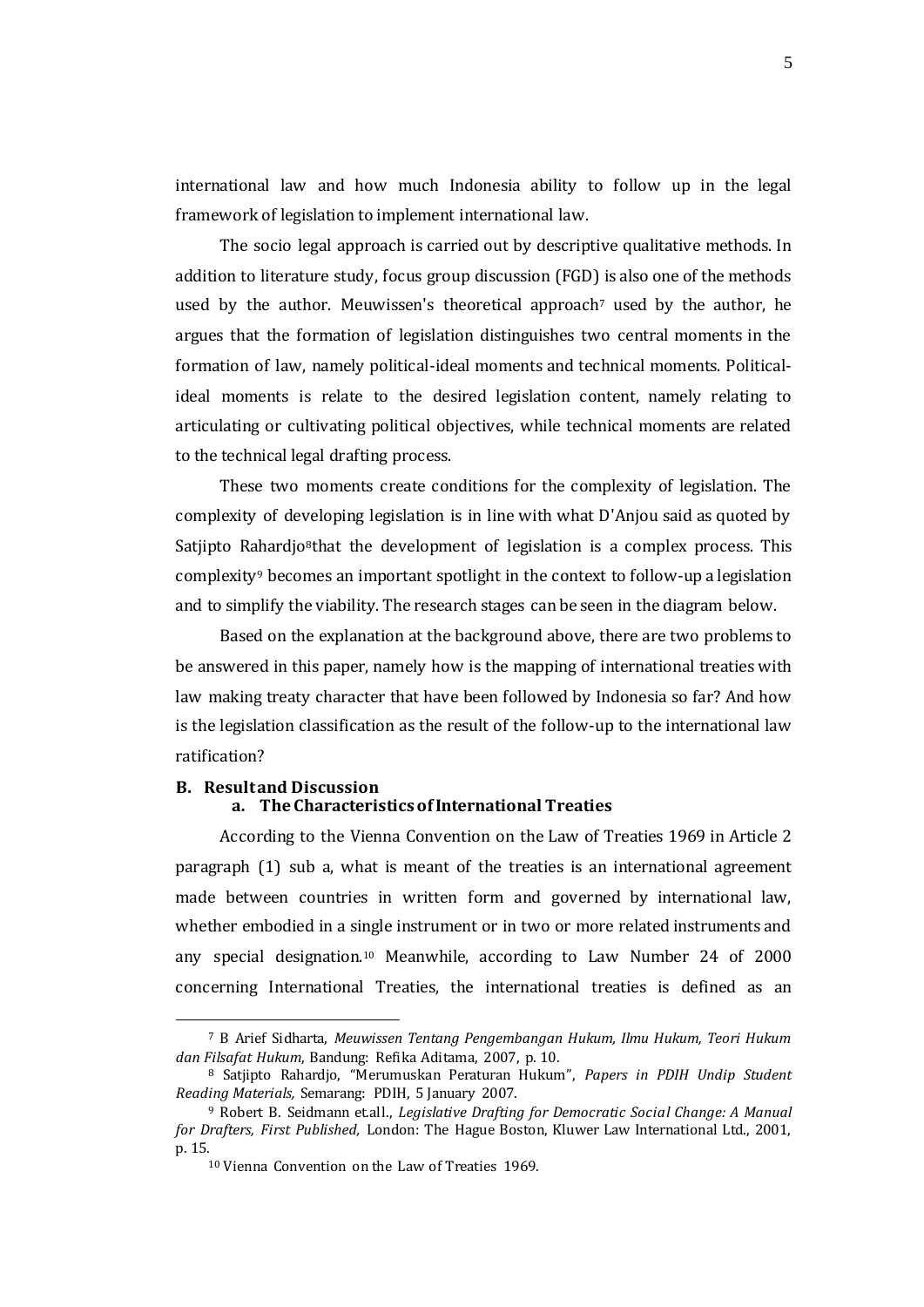agreement, in a specific form and name, which is in written and regulated in international law, and raises the rights and obligations in the field of public law.<sup>11</sup>

International treaties are one of the sources of international law as confirmed in Article 38 paragraph (1) of the International Court of Justice Statute. The Statute mentioned international treaties as one of the main sources of international law which has an important and very rapid role in its development

In Indonesia, it is known by one term for various types of international treaties, whereas each treaty term has its own characteristics. Some terms commonly used are treaty, convention, declaration, charter, protocol, pact, agreement, statute, covenant,*<sup>12</sup>* and others. According to Myers, there are approximately thirty-nine names used for international treaties, among them the terms is treaty, pact, constitution, charter, convention, agreement, exchange of notes, memoranda of agt., Protocol, act / final / general , declaration, notes verbales, arrangement, accord, additional articles, aide-memoire, code, communique, compact, contract, instrument, lease, mandates, measaures, minute / agreed, modification, modus vivendi, optional clause, plan, process-verbal, provisions, recommendation, resolution, regulations, rules, scheme, statutes, understandings, and undertakings.<sup>13</sup>

The difference in the naming of international treaties does not diminish the rights and obligations contained in the contents of the treaties. They are only state that the substance of the treaties has a different hierarchy cooperation type or to state the link between the other previous international treaties.<sup>14</sup>

Regarding the types of international treaties which widely used by many countries today, it is known by the types as follows:<sup>15</sup>

1. Treaties

<sup>11</sup> Law Number 24 Year 2000 Concerning International Treaties.

<sup>12</sup> B. Maryati, "Aspek–Aspek Hukum Perjanjian Internasional Dan Kaitannya Dengan MoU Helsinki", *Jurnal Humaniora: Jurnal Ilmu Sosial, Ekonomi dan Hukum*, Vol. 1 Num. 1, 2017: 30-39.

<sup>13</sup> DP Myers, "The Names and Scope of Treaties", *American Journal of International Law,* Vol. 51 Num. 3, 1957: 574-605.

<sup>14</sup> H. Hilda, "Kedudukan dan Daya Mengikat Konvensi Denhaag 1954 Tentang Perlindungan Obyek Budaya Dalam Sengketa Bersenjata Terhadap Pihak-Pihak Yang Bersengketa (Amerika Serikat-Irak) Menurut Konvensi Wina 1969 Tentang Perjanjian Internasional", *Jurnal Cita Hukum*, Vol. 1 Num. 1, 2013.

<sup>15</sup> Departemen Luar Negeri, "Pelatihan Pembuatan Kontrak Internasional", *Surabaya. (Makalah),* 2002.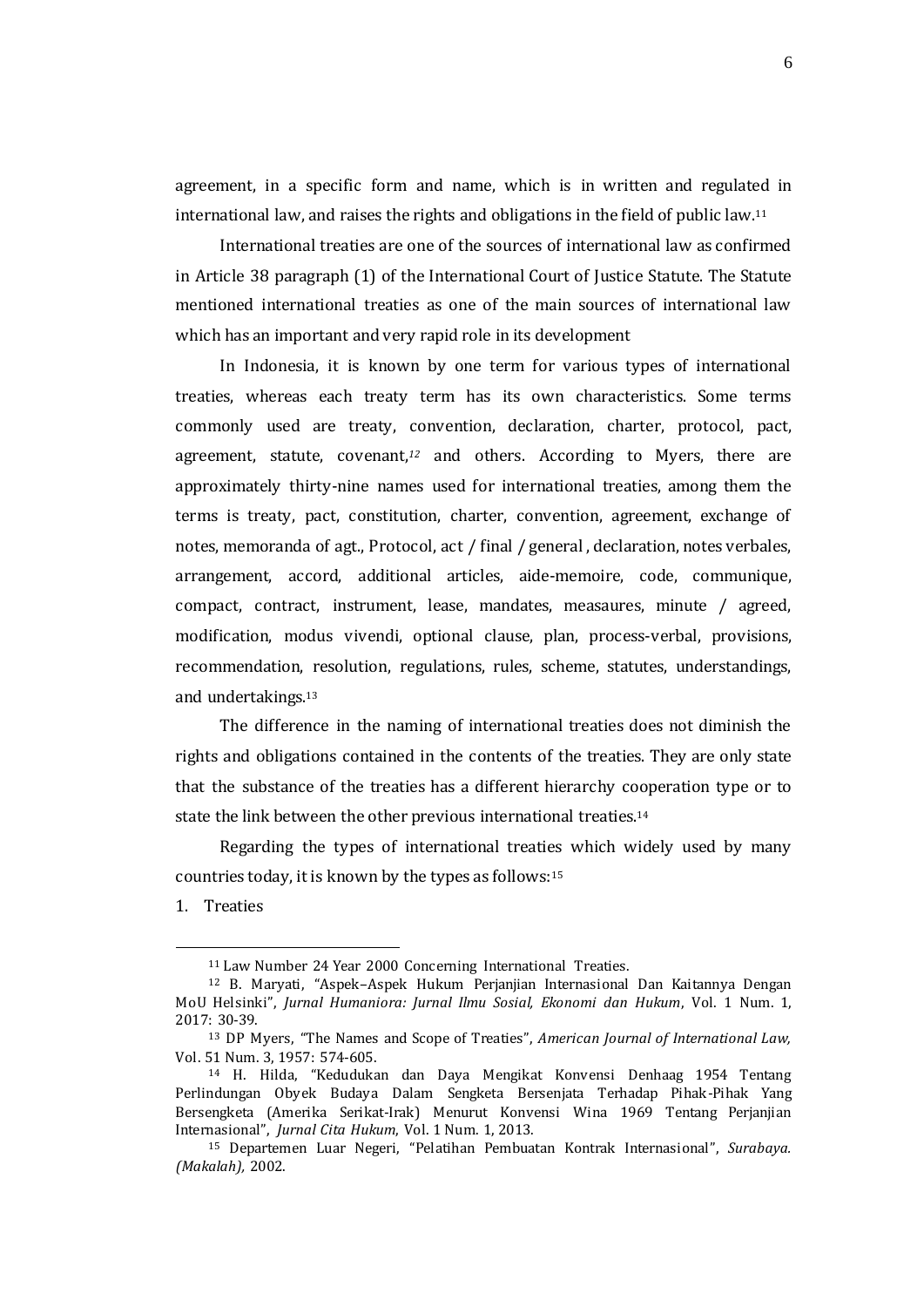The treaties includes the notion of an international treaty in generally but it is specifically defined as a very formal and essential international agreement and generally used for multilateral agreements. However, in the application has no similirity and apply in the bilateral agreements.

2. Convention

Conventions are also generally defined as all forms of international treaties, so their meaning can be interpreted the same as the meaning of treaty. Conventions are used in multilateral international treaties, which involve many parties.

3. Agreement

Agreement is a form of treaties that has a position under the treaty and convention. Generally used for bilateral international agreements which regulate in the basics of a global cooperation. However, it can be used in a limited way in multilateral agreements.

4. Charter

Naming international treaties with a charter is usually contains in the international organization constitution. The examples are include in the Charter of the United Nations as a charter from the United Nations or African Unity Organization which the charter named is the Charter of the African Unity, and Charter of the American States, 1948.

5. Protocol

Unlike treaties and conventions, protocols are unformal international agreement. Generally protocols are used to add the clauses of the convention. Starke is further explains the use of the term protocol in several categories, namely:

- a. Protocol as an additional instrument of a convention was made by the negotiating party, which has the same degree as the convention itself. The protocol is known as protocol of signature which contains the interpretations or clauses of the convention or as additional provisions of a lower degree, or as formal clauses that are not included in the convention.
- b. Protocol is an auxiliary instrument to a convention that has an independent status and entry into force and subject to the ratification of the convention itself. Generally, it was not made in the same time as the formulation of the convention text.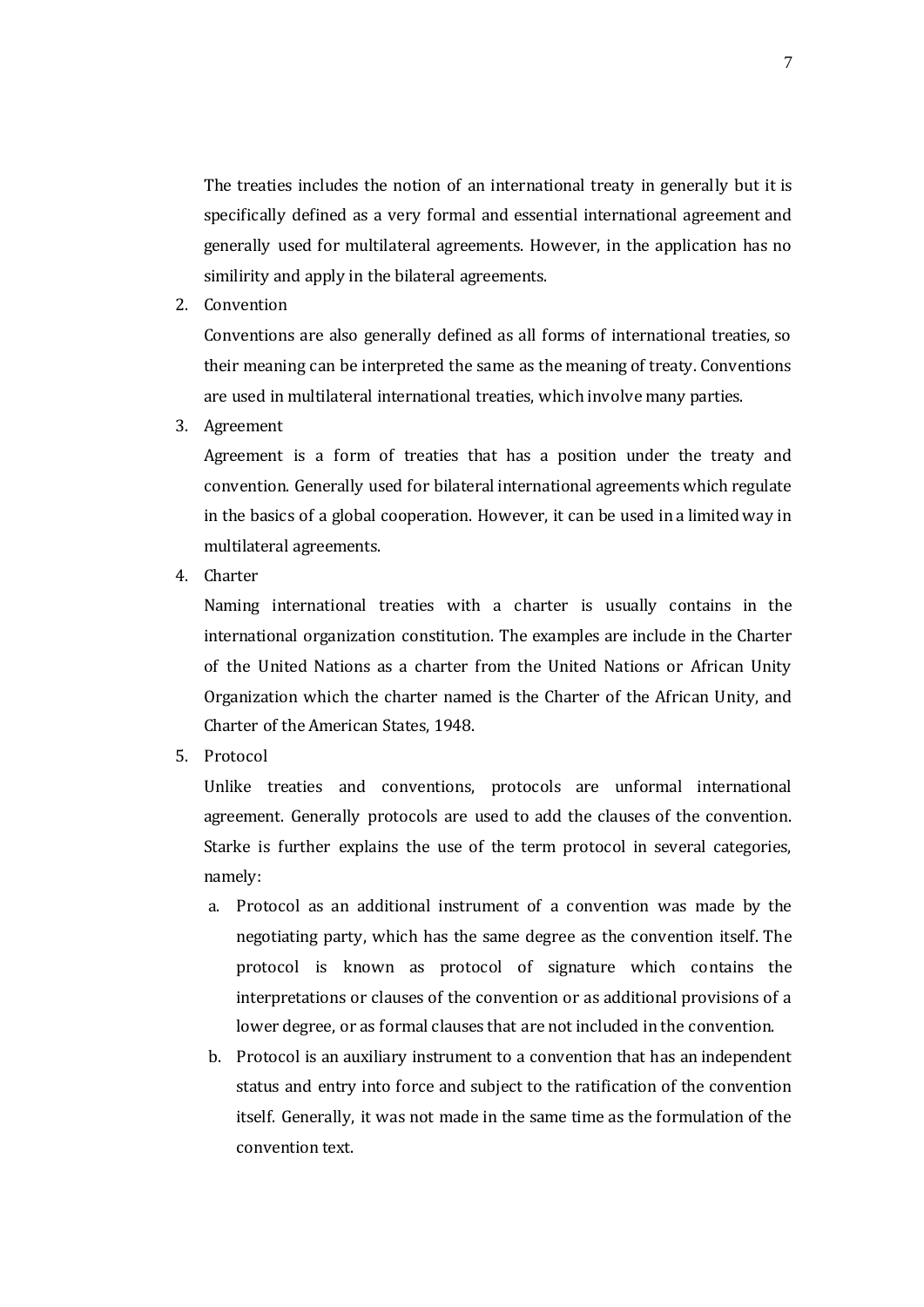- c. Protocol as an agreement which has the same characteristic and position as a convention.
- d. Protocol as a mutual of understanding record between the parties regarding certain matters which is better known as "verbal process".
- 6. Declaration

 $\overline{a}$ 

Declaration is also defined as an agreement which contain a general resolutions. The parties of the declaration is commit to carry out these policies in the future. The Declaration has little and concise content, and set aside a formal provisions such as the need for a "Power of Attorney", or qualification requirements.

7. Memorandum of Understanding (MoU)

The term of MoU is refers to the unformal agreement with a strong technical element. However, in its further development, the MoU is also often used in formal international agreements.

In practice, the treaties was made through the signing of MoU is preferable use because it is considered a simple agreement, and can be made as an umbrella agreement or as an implementing agreement which regulating technical matters. Because it is simple, the MoU is generally not ratified.

#### **b. The Concept of Law Making Treaty**

According to Mochtar Kusumaatmadja, international agreements as a source of international law are classified into two groups, namely:<sup>16</sup>

- 1. Classification between bilateral agreements and multilateral agreements.
- *2.* Classification of agreements in treaty-contracts and law-making treaty.

*Treaty-contracts* is an agreement such as an agreement in civil law, namely a contract or agreement that only creates the rights and obligations for the parties who involve to the agreement. It was carried out by Indonesia in making an agreement with the Slovak Republic regarding the exchange of information and cooperation in nuclear safety (Agreement between the Nuclear energy Regulatory Agency of the Republic of Indonesia and the Nuclear Regulatory Authority of the Slovak Republic for the Exchange of Technical Information and Cooperation in

<sup>16</sup> U. Usmawadi, "Status Indonesia dalam Space Treaty 1967", *Jurnal Hukum & Pembangunan* Vol. 16 Num. 6, 2017: 630-637.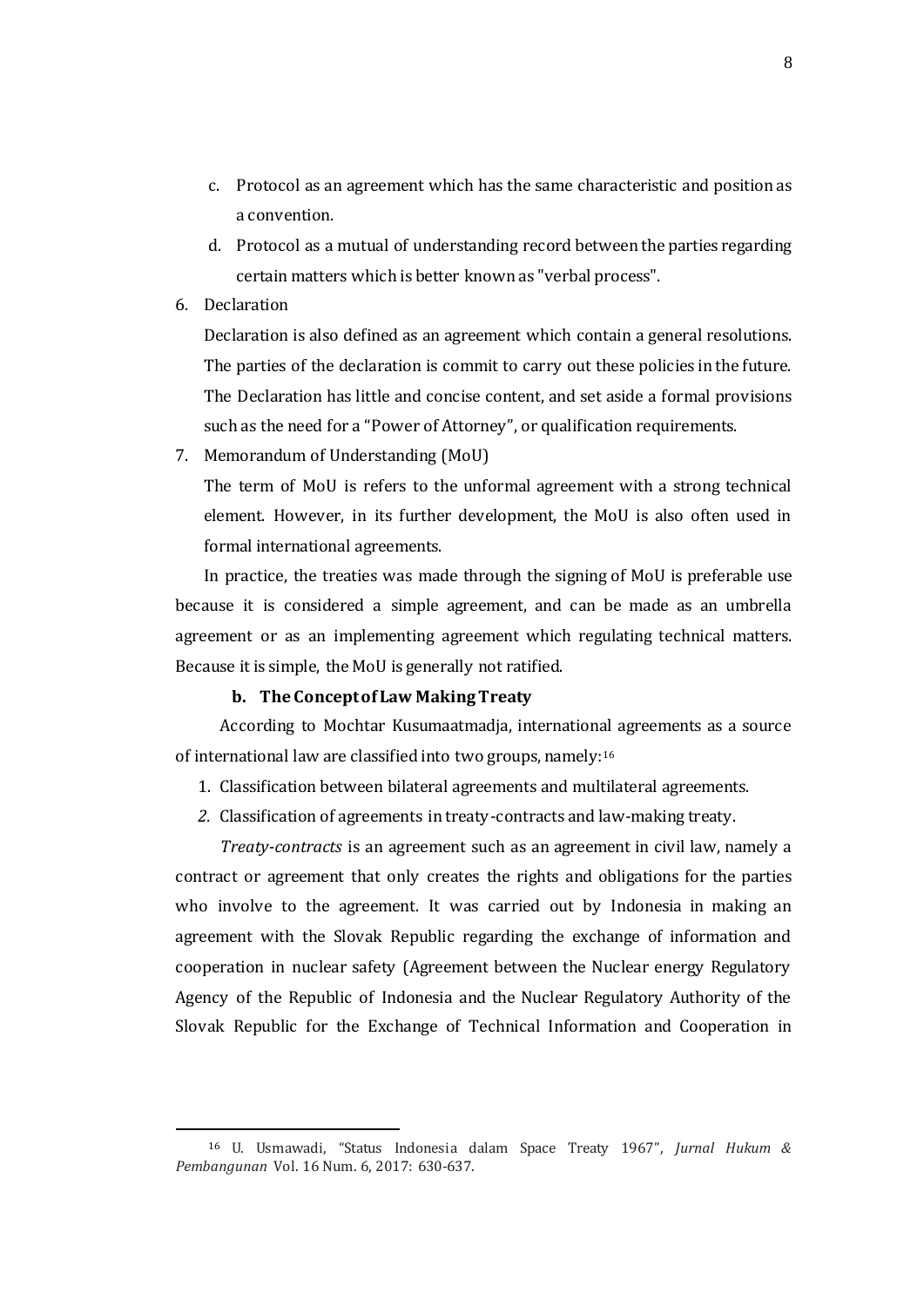Nuclear Safety, Jakarta, 11th October 2011).<sup>17</sup> Another agreements had been made between Indonesia and the People's Republic of China regarding dual citizenship in 1955-1969.

Meanwhile, the concept of Law-Making Treaties itself is a view as an output of law in the agreement product. It is different from legal products in general, for example, such as the laws which require an academic draft in the process before it becomes law. Law-Making Treaties are made from multilateral agreements. It is policy regulates the characteristic Indonesia law.

Another characteristic of *Law-Making Treaties* is in the agreement involve many countries as participants. Although not all articles have benefit for every participant, Law-Making Treaties is considered the fairest decision and one of the rule-making devices in international relations.

Because of their character as 'treaties', the articles in the Law-Making Treaties agreement are transformed into positive legal provisions with tend to must fulfilled obligations, in contrast to coercive laws.

The concept of Law-Making Treaties is closely related to the 'international regime'. The international regime is an international organization that influences the behavior of states and other international actors. So the Law-Making Treaties is the result of an international regime. Like the law of the sea is in that regime. Namely, UNCLOS 1982 is an international agreement in the form of Law-Making Treaties and followed by many countries in the world, so it is multilateral treaty.

However, international law itself is a unique law with its own way, its own scope, or its own frame for making society in a legal order. Law-Making Treaties is an ideal way of creating provisions in the international community. In international relations, the subject of a Law-Making Treaties is a state, so there is no need to doubt the validity of a Law-Making Treaties.

The most fundamental difference between treaty-contracts and Law-Making Treaties is the involvement of third parties who do not participate in negotiations. In a treaty, a third party cannot participate in the agreement without the consent of the contract maker. Whereas in the Law-Making Treaties, because what is regulated is a general problem regarding all members of the international community, a third

<sup>17</sup> Accessed from [https://kemlu.go.id/b-](https://kemlu.go.id/b-02/id/pages/hubung_bilateral_indonesia_dan_slovakia/1283/etc-menu)

[<sup>02/</sup>id/pages/hubung\\_bilateral\\_indonesia\\_dan\\_slovakia/1283/etc-menu](https://kemlu.go.id/b-02/id/pages/hubung_bilateral_indonesia_dan_slovakia/1283/etc-menu) on April 13, 2020 at 19.00 WIB.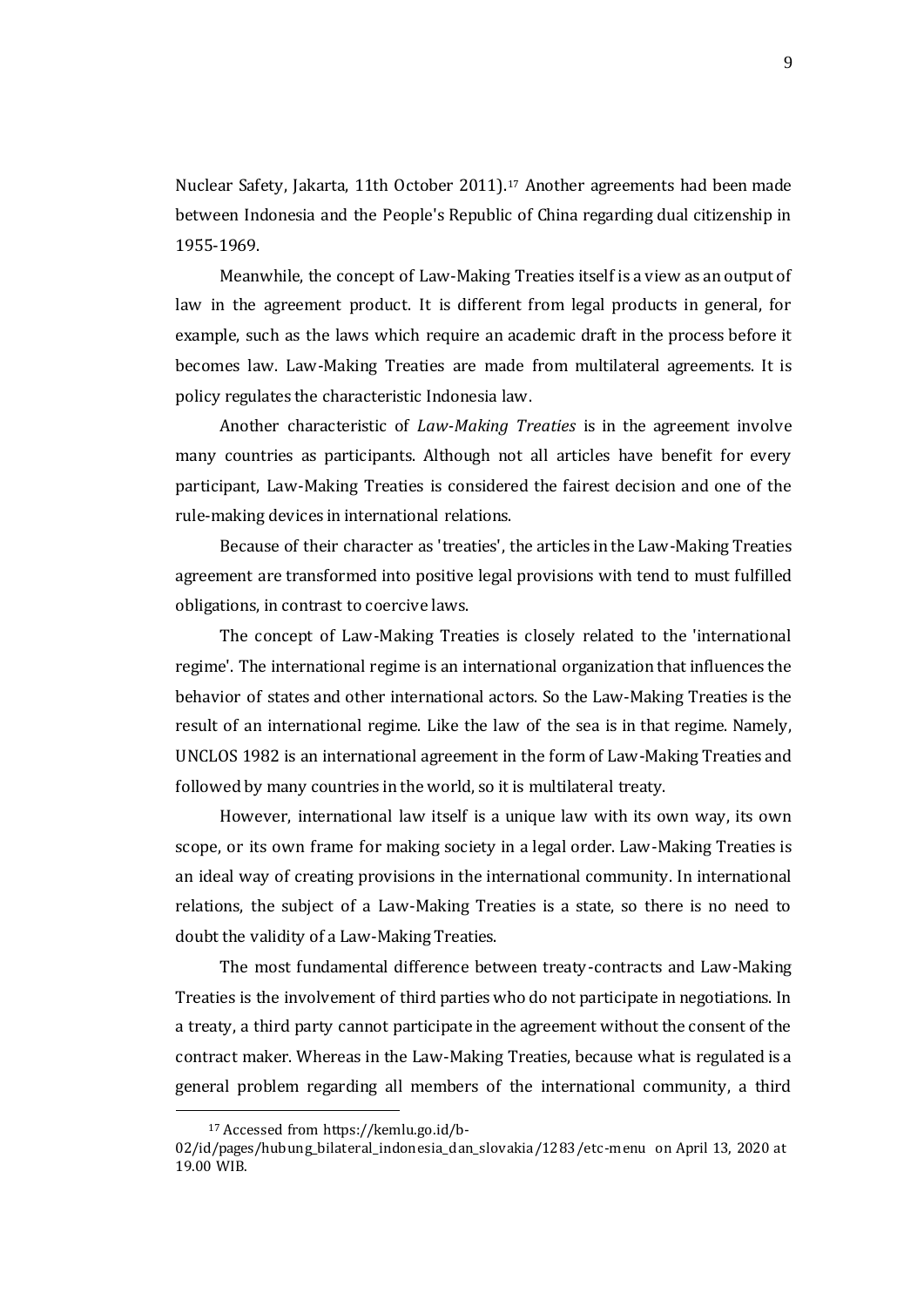party or other party can be bound by the agreement even though they do not participate in the negotiations.

### **c. Transformation of Law-Making Treaty into National Law**

The transformation of international treaties categorized as Law-Making Treaty into national law raises pros and cons. There are those who think that it is necessary to transform international treaties into statutory regulations and there are opposite opinion that they do not need this.

Referring to Mochtar Kusumaatmadja's opinion, Indonesia does not adhere to the theory of transformation, so that an international agreement will be immediately bound without the transformation first. It is because Indonesia is more inclined with the Continental European system, namely considers directly bound to the obligation of the implementation and obey with all agreements and conventions provisions that have been ratified without the entry into legislation anymore. However, it is necessary to enact a national law if a change in the national law is needed which directly concerns the rights of citizens as individuals.

The fundamental reason for the transformation needed is because international treaties are categorized as law-making which aimed in the changing the provisions that apply in a country. The obligation to carry out the transformation in international agreements is categorized as law making is often mandated in written. For example, Article XVI paragraph (4) of the WTO Agreement states:

> *"Each Member shall ensure the conformity of its laws, regulations and administrative procedures with its obligations as provided in the annexed agreements".*

Likewise, Article 4 paragraph (1) of the Convention against Torture and Other Cruel, Inhuman or Degrading Treatment or Punishment, states that, "Each State Party shall ensure that all acts of torture are offenses under its criminal law".*<sup>18</sup>*

The reason of the ratification provisions cannot be used as the basis for the entry into force of an international agreement in a legal process at the national level. Ratification is a form of binding an agreement, therefore it is become the basis for

<sup>18</sup> H. Juwana, "Kewajiban Negara dalam Proses Ratifikasi Perjanjian Internasional: Memastikan Keselarasan dengan Konstitusi dan Mentransformasikan ke Hukum Nasional", *Undang: Jurnal Hukum,* Vol. 2 No. 1, 2019: 1-32.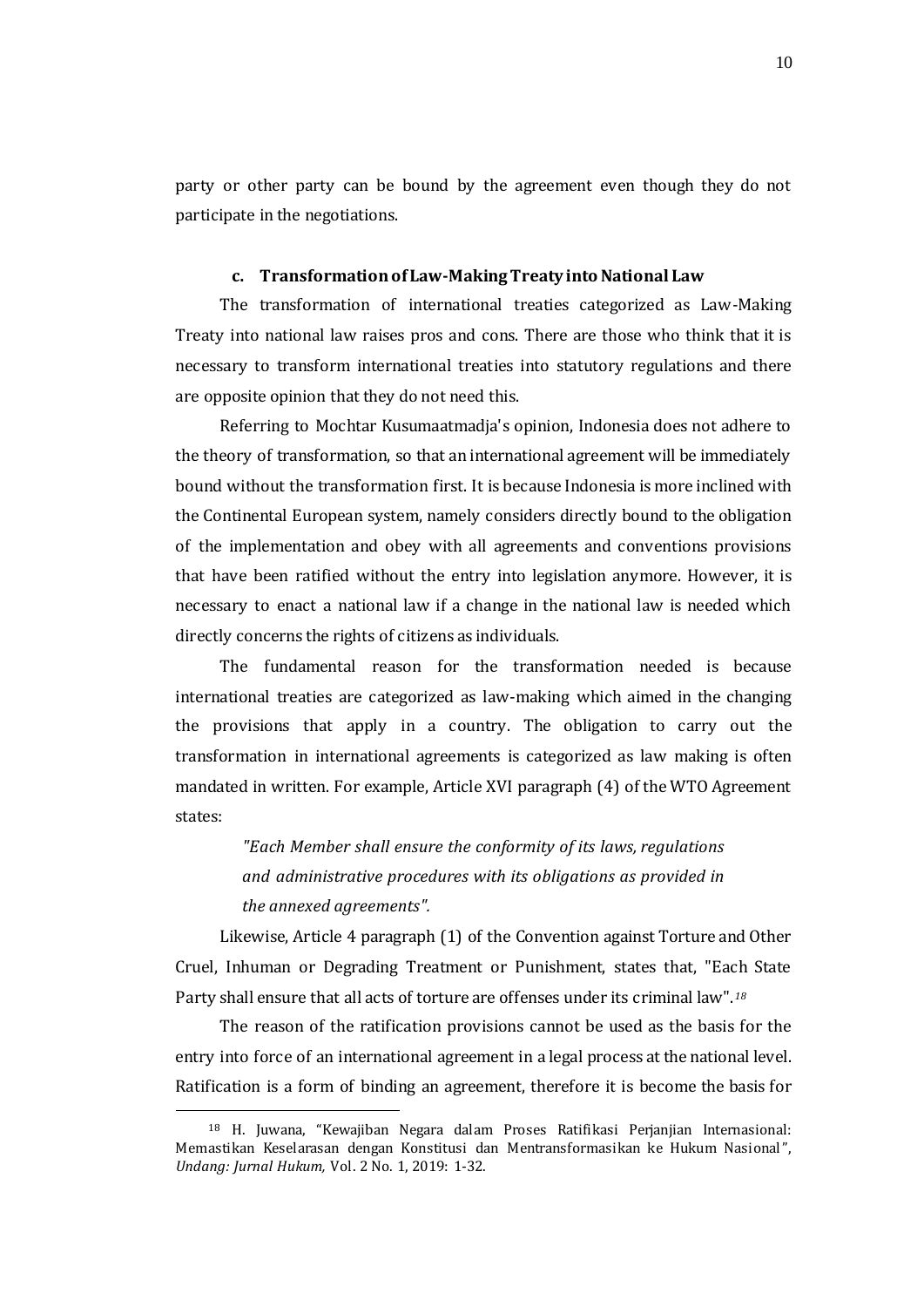the obligation to transform the contents of the international agreement into national law. However, there are still different opinions regarding the implementation issues whether it requires implementing regulations or not.<sup>19</sup>

In ratifying the Law-Making Treaty, there are two obligations that must be carried out by the state, namely ensuring the harmony of international agreements with the constitution. In this case, Indonesia must ensure conformity with the 1945 Constitution and transform international agreements into national law. This harmony is intended by the 1945 Constitution as a basis, because it is the highest norm in the hierarchy of Indonesian legislation. In addition, it must ensure the common perception of the government with people's perceptions and ensure the avoidance of veiled intervention by other countries on the country's sovereignty, considering that international agreements are often used as political instruments by one country against another.<sup>20</sup>

#### **d. Indonesia's Participation in Various International Agreements**

Based on the results of research conducted by the author. Since its independence on 17 August 1945, Indonesia has followed various international agreements, both bilateral and multilateral. Of the 302 (three hundred and two) international agreements that have been ratified by Indonesia from 1947 to 2019, there are at least 61 international agreements, which are Law-Making Treaty in nature.

As the definition stated above, Law-Making Treaty is different from Treatycontracts. Law-Making Treaties is required through the affirmation of legal products as the output product of this agreement. It does not need to be based on a special study in the form of an academic text, but Law-Making Treaties are made from multilateral agreements. It is a policy that regulates the nature of the law in Indonesia.

In addition, Law-Making Treaties involves many countries as participants in it. Although not all articles benefit every participant, Law-Making Treaties is considered the fairest decision and one of the rule-making devices in international relations. The articles in the Law-Making Treaties agreement are transformed into

 $\overline{a}$ 

<sup>20</sup> *Ibid.*

<sup>19</sup> Accessed from the Accessed from  $\alpha$ 

https://www.hukumonline.com/klinik/detail/ulasan/lt4c69b1cbd0492/status-hukum-uurasiikasi/ on April 13, 2020 at 19.00 WIB.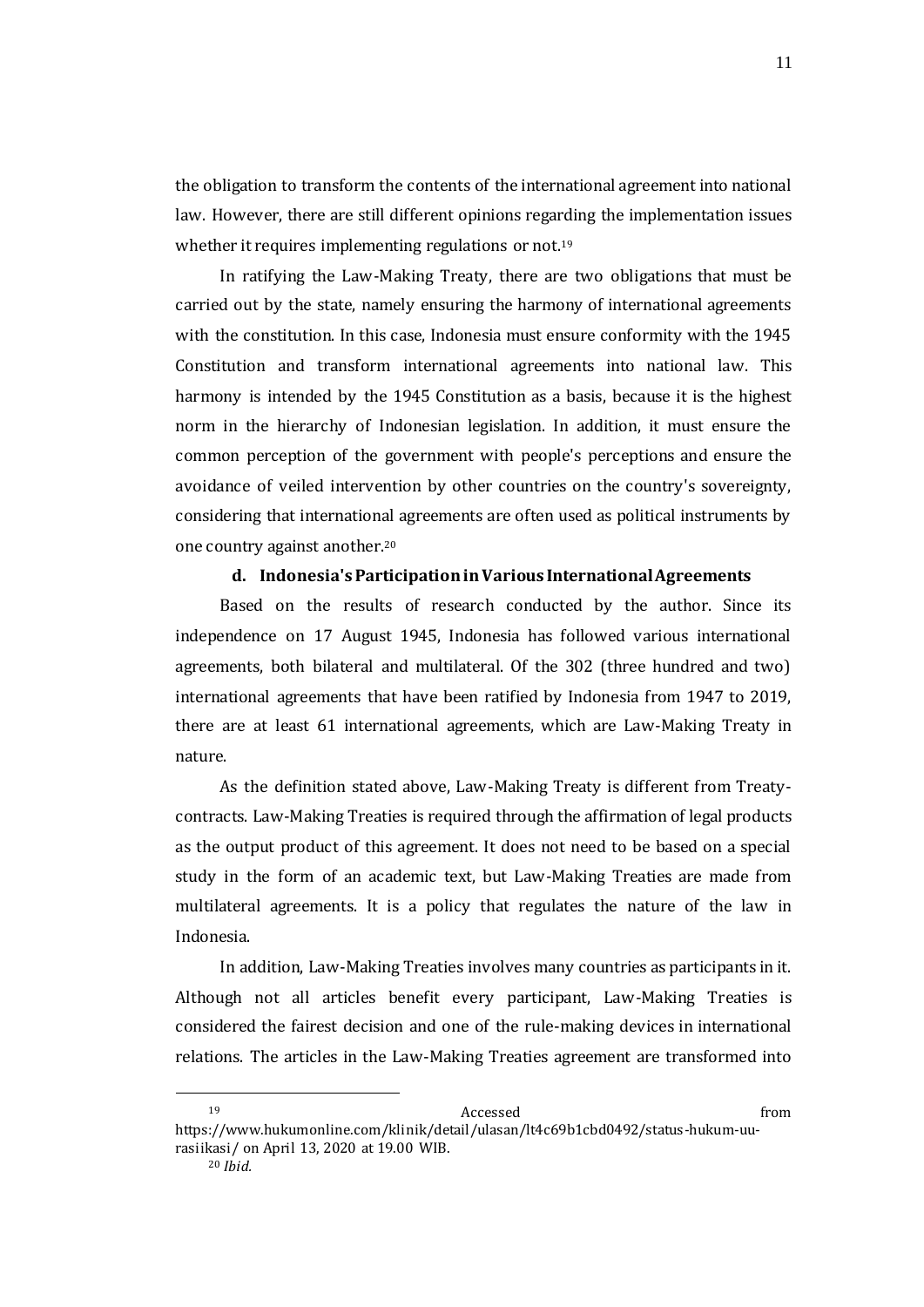positive legal provisions, tend to be "obligations" or obligations that must be fulfilled, in contrast to compelling laws.

The most fundamental difference between treaty-contracts and Law-Making Treaties is the involvement of third parties who do not participate in negotiations. In a treaty, a third party cannot participate in the agreement without the consent of the contract maker. Whereas in Law-Making Treaties, because what is regulated is a general problem regarding all members of the international community, third parties or other parties can participate in the agreement even though they do not participate in the negotiations.

In the following table, the authors present the 61 international treaties that have been ratified by Indonesia which are Law-Making Treaty:

| N <sub>o</sub>  | <b>Treaty</b>                                                                                                                                                  | Year | <b>Indonesia</b><br>Legislasi | Concentration                 |
|-----------------|----------------------------------------------------------------------------------------------------------------------------------------------------------------|------|-------------------------------|-------------------------------|
| 1.              | Membership of Indonesia to the<br>International Monetary Fund (IMF)<br>International<br>and<br><b>Bank</b><br>for<br>Reconstruction and Development,<br>(IBRD) | 1966 | None                          | Economic                      |
| 2.              | Establishing<br>Agreement<br>the<br>Southeast<br>Asian<br><b>Fisheries</b><br>Development Centre with Protocol                                                 | 1967 | None                          | Natural<br>Resouces           |
| 3.              | Approval of the Government of the<br>Republic of Indonesia to the Articles<br>of Agreement of the International<br>Monetary Fund is Updated                    | 1968 | None                          | Economic                      |
| 4.              | Special Drawing Rights to<br>the<br><b>International Monetary Fund</b>                                                                                         | 1969 | None                          | Economic                      |
| 5.              | Agreement for the Facilitation of<br>Search for Aircraps in Distress and<br>Survivors of Aircraft<br>Rescue of<br>Accident                                     | 1972 | None                          | <b>Disaster</b><br>Management |
| 6.              | Multilateral<br>Agreement<br>on<br>Rights<br>Commercial<br>on<br>Non-<br>Scheduled Air Services among the<br>Association of South East Asian<br><b>Nations</b> | 1973 | None                          | Politic                       |
| 7.              | Agreement on the Establishment of<br>the ASEAN Secretariat                                                                                                     | 1976 | None                          | Politic                       |
| 8.              | Treaty of Amity and Cooperation in<br>South East Asia (TAC)                                                                                                    | 1976 | None                          | Politic                       |
| 9.              | on the ASEAN<br>Food<br>Agreement<br>Security                                                                                                                  | 1980 | None                          | <b>Disaster</b><br>Management |
| 10 <sup>l</sup> | Supplementary<br>the<br>Agreement<br>to                                                                                                                        | 1981 | None                          | Economic                      |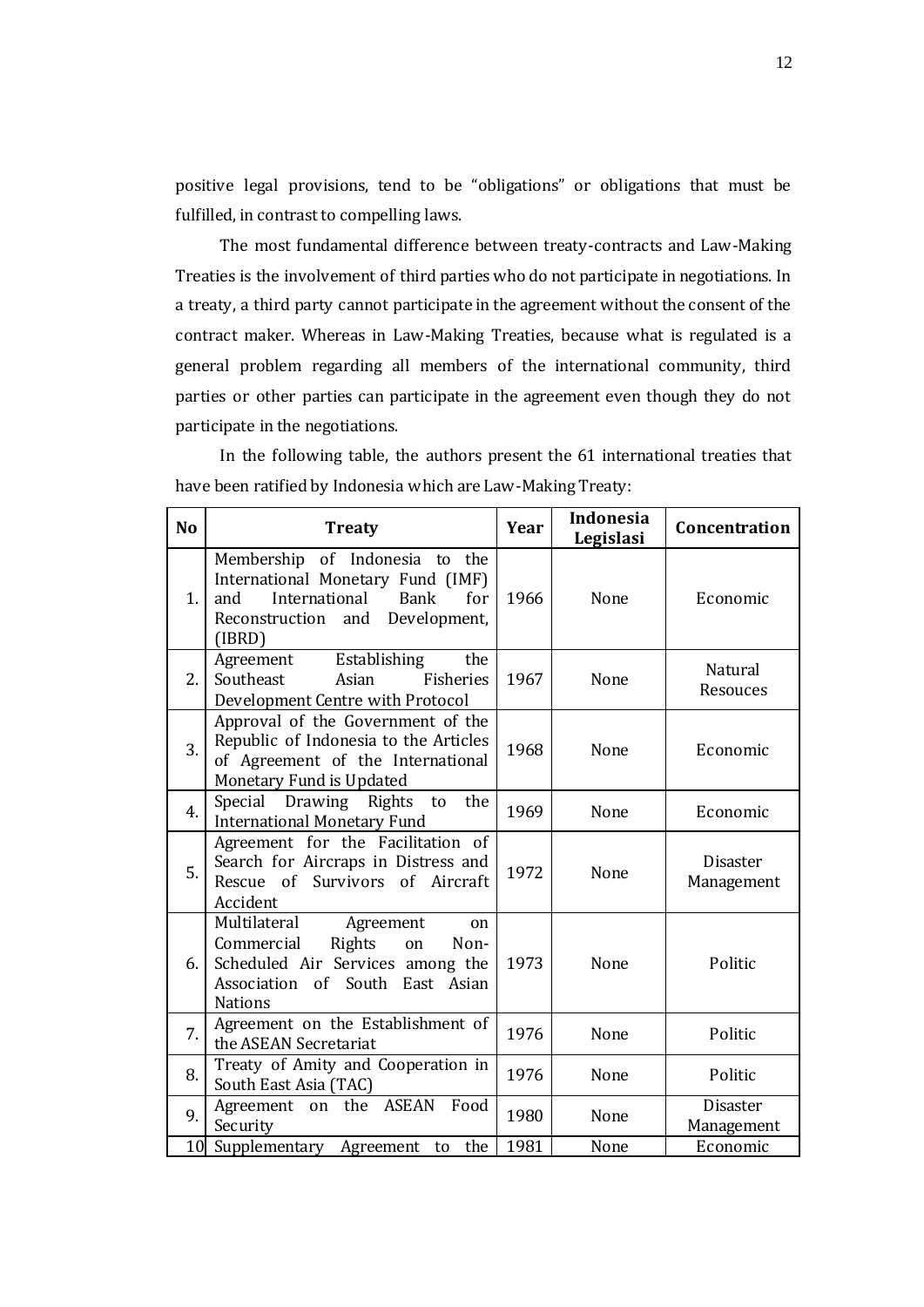|    | <b>ASEAN</b><br>Agreement<br>Basic<br>on                                                                                                                                 |      |                   |                     |
|----|--------------------------------------------------------------------------------------------------------------------------------------------------------------------------|------|-------------------|---------------------|
|    | Industrial Projects,<br>ASEAN<br>Urea<br>Project (Indonesia)                                                                                                             |      |                   |                     |
|    | Reserve Basic Agreement on ASEAN                                                                                                                                         |      |                   |                     |
| 11 | <b>Industrial Projects</b>                                                                                                                                               | 1981 | None              | Economic            |
|    | <b>ASEAN</b><br>Agreement<br>the<br>on                                                                                                                                   |      |                   |                     |
|    | 12 Conservation of Nature and Natural<br>Resources                                                                                                                       | 1985 | None              | Natural<br>Resouces |
|    | United Nations Convention On The                                                                                                                                         |      | UU<br>No. 32      | <b>Natural</b>      |
| 13 | Law Of The Sea                                                                                                                                                           | 1985 | <b>Tahun 2014</b> | Resouces            |
| 14 | <b>ASEAN</b><br>Agreement<br>Energy<br>on<br>Cooperation                                                                                                                 | 1987 | None              | Energy              |
| 15 | Preferential<br>the<br>Agreement<br>on<br><b>Shortlisting of ASEAN Contractors</b>                                                                                       | 1988 | None              | Economic            |
| 16 | Protocol for Implementing the Fourth<br>Package of Commitments in the Field<br>of Financial Services in the Approval<br>of the ASEAN Framework on Services               | 2008 | None              | Economic            |
| 17 | Amendments<br>the<br>Agreement<br>to<br>regarding the Establishment of an<br><b>ASEAN Promotion Center in the Field</b><br>of Trade, Investment and Tourism              | 2008 | None              | Economic            |
| 18 | the<br>Charter<br>of<br>Association<br>of<br><b>Southeast Asian Nations</b>                                                                                              | 2008 | None              | Politic             |
|    | Protocol for Implementing the Sixth<br>19 Package Commitment in the Asean<br><b>Framework Agreement in Services</b>                                                      | 2008 | None              | Economic            |
| 20 | Protocol<br>Amend<br>Article<br>3<br>to<br>(Amendment)<br><sub>of</sub><br>the<br><b>ASEAN</b><br>Framework<br>Agreement<br>on<br><b>Integration of Priority Sectors</b> | 2008 | None              | Economic            |
| 21 | Protokol Integrasi<br>Sektor-Sektor<br>ASEAN untuk Sektor Jasa Logistik                                                                                                  | 2008 | None              | Economic            |
| 22 | Protocol 2 on Freedom of the Right of<br>Transport, Third, Fourth and Fifth<br>Indefinitely<br>at<br>All<br>Points<br>via<br><b>International Airports in ASEAN</b>      | 2009 | None              | Economic            |
|    | ASEAN Multilateral Agreement on<br>23 Complete Freedom of Air Transport<br>Services                                                                                      | 2009 | None              | Economic            |
|    | Protocol 3 on Freedom of the Third<br>24 and Fourth Unrestricted Transport<br>Rights in the ASEAN Sub-Region                                                             | 2009 | None              | Economic            |
| 25 | <b>ASEAN Multilateral Agreement on Air</b><br><b>Transport Services</b>                                                                                                  | 2009 | None              | Economic            |
|    | Protocol 4 on the Fifth Unrestricted<br>26 Freedom of the Right to Transport in<br>the ASEAN Sub-Region                                                                  | 2009 | None              | Economic            |
|    | 27 Protocol 5 on Freedom of the Third                                                                                                                                    | 2009 | None              | Economic            |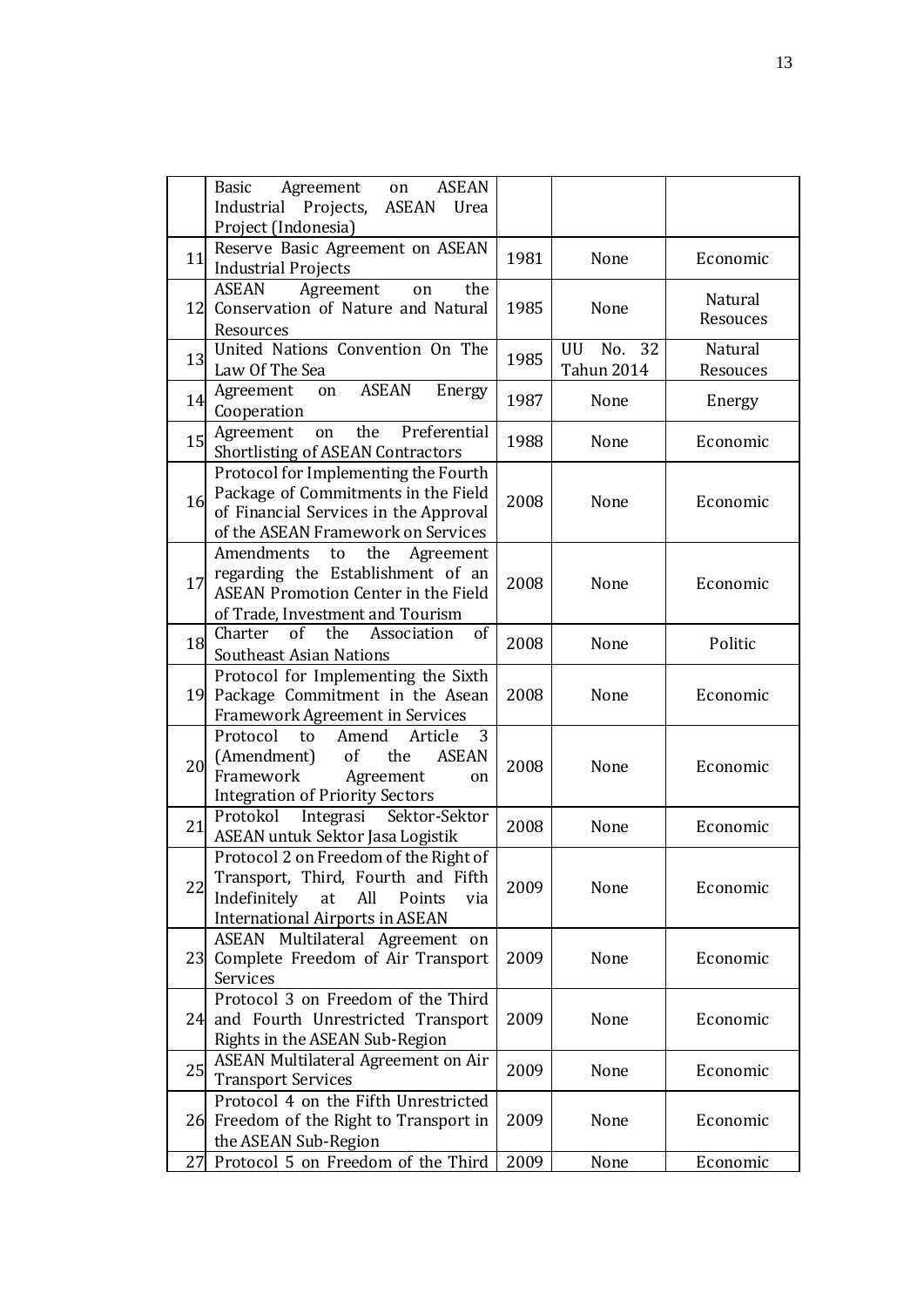|    | and Fourth Unrestricted Transport<br><b>Rights among ASEAN Capitals</b>                                                                                                                                                                                             |      |      |          |
|----|---------------------------------------------------------------------------------------------------------------------------------------------------------------------------------------------------------------------------------------------------------------------|------|------|----------|
|    | Protocol 6 on the Fifth Unrestricted<br>28 Freedom of the Right to Transport<br>among ASEAN Capitals                                                                                                                                                                | 2009 | None | Economic |
| 29 | Protocol 1 on Freedom of the Right to<br>Transport, Third, Fourth and Fifth<br>Indefinitely in Designated Points in<br><b>ASEAN</b>                                                                                                                                 | 2009 | None | Economic |
| 30 | for<br>Implementing<br>Protocol<br>the<br>Seventh Package of Commitments in<br>the ASEAN Framework Agreement on<br>Services                                                                                                                                         | 2009 | None | Economic |
|    | of<br>Memorandum<br>Understanding<br>between Governments of Member<br>States of the Association of Southeast<br>31 Asian Nations (ASEAN) Participants<br>in the Second Pilot Project for the<br>Implementation of the Regional Self-<br><b>Certification System</b> | 2010 | None | Economic |
|    | 32 ASEAN Trade in Goods Agreement                                                                                                                                                                                                                                   | 2010 | None | Economic |
| 33 | Protocol for the Implementation of<br>the Fifth Package of Commitments on<br>Financial Services under the ASEAN<br><b>Framework Agreement on Services</b>                                                                                                           | 2011 | None | Economic |
|    | Protocol 2 on Fifth Unrestricted<br>34 Freedom of the Right to Transport in<br><b>All ASEAN Cities</b>                                                                                                                                                              | 2011 | None | Economic |
|    | Protocol 1 on Third and Fourth<br>35 Unrestricted Freedom of Transport<br><b>Rights among All ASEAN Cities</b>                                                                                                                                                      | 2011 | None | Economic |
|    | ASEAN Multilateral Agreement on<br>36 Full<br>Freedom<br>of<br>Air<br>Transport<br>Passengers                                                                                                                                                                       | 2011 | None | Economic |
|    | Second<br>Protocol to<br>Amend<br>the<br>Agreement on Trade in Goods in the<br>Framework<br>Agreement<br>on<br>37 Comprehensive<br>Economic<br>Cooperation between the Association<br>of Southeast Asian Nations and the<br>People's Republic of China              | 2011 | None | Economic |
|    | Protocol on Implementation of the<br>38 Eighth Package Commitments to the<br><b>Framework Agreement on Services</b>                                                                                                                                                 | 2011 | None | Economic |
|    | Protocol 2 on the Fifth Unrestricted<br>39 Freedom of the Right to Transport in<br>the ASEAN Sub-Region                                                                                                                                                             | 2011 | None | Economic |
| 40 | Protocol 1 on Third and Fourth<br>Unrestricted Freedom of Transport                                                                                                                                                                                                 | 2011 | None | Economic |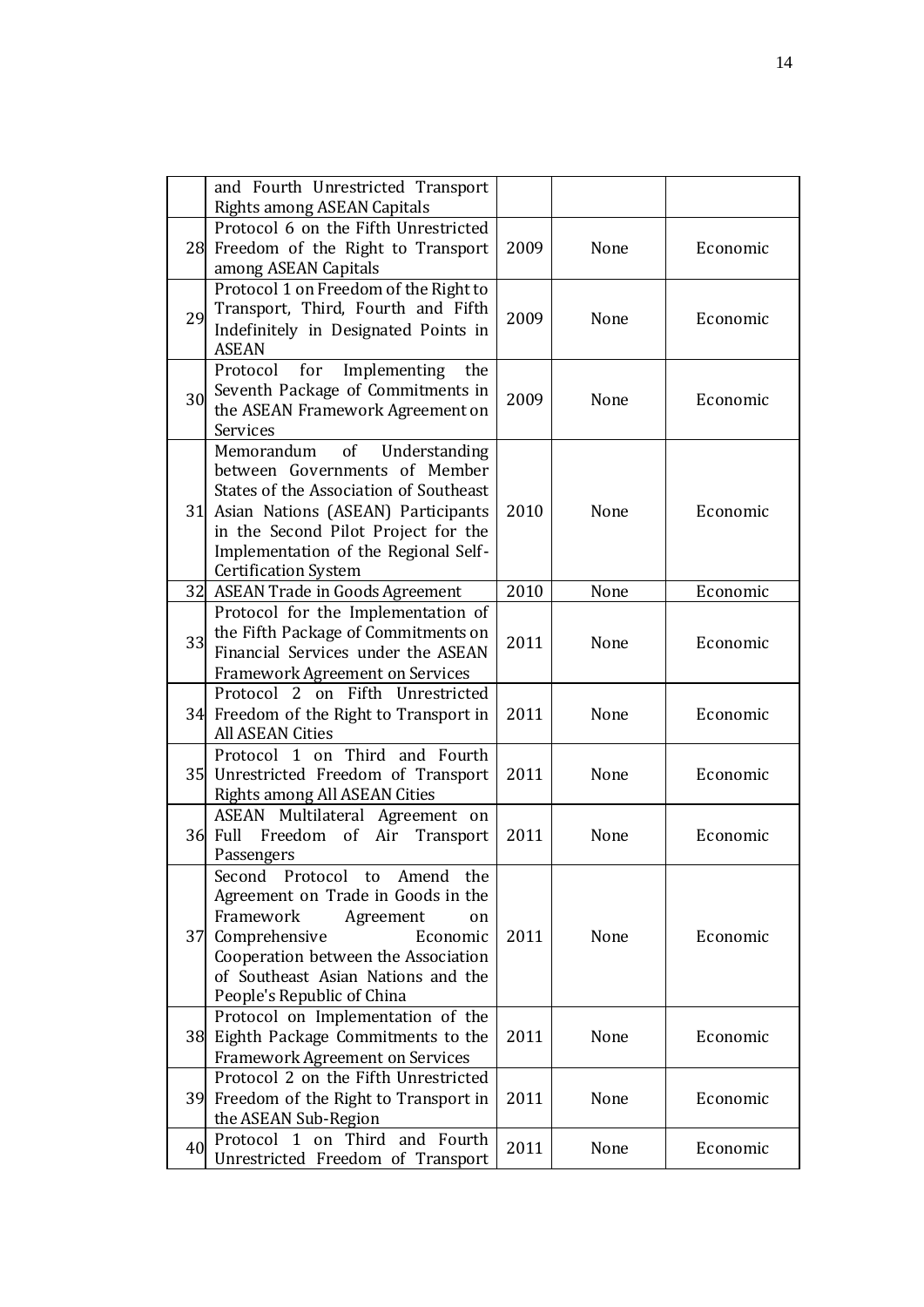|    | Rights in the ASEAN Sub-Region                                                                                                                                                                                                |      |      |                        |
|----|-------------------------------------------------------------------------------------------------------------------------------------------------------------------------------------------------------------------------------|------|------|------------------------|
| 41 | Protocol 1 concerning Third and<br>Fourth Unrestricted Freedom of<br>Transport Rights between All Points<br>in the Contracting Parties                                                                                        | 2012 | None | Economic               |
|    | Third Protocol to Amend the Treaty<br>42 of Friendship and Cooperation in<br>Southeast Asia                                                                                                                                   | 2012 | None | Politic                |
| 43 | Protocol for Implementing the Sixth<br>Package of Air Transport Services<br>Commitments<br>the<br><b>ASEAN</b><br>in<br><b>Framework Agreement on Services</b>                                                                | 2012 | None | Economic               |
| 44 | <b>ASEAN Comprehensive Investment</b><br>Agreement                                                                                                                                                                            | 2012 | None | Economic               |
| 45 | of Understanding<br>Memorandum<br>between the Member Governments<br>of the Association of Southeast Asian<br>Nations (ASEAN) on the Second Pilot<br>Project for the Implementation of a<br>Self-Regional Certification System | 2013 | None | Economic               |
|    | Approval of the Establishment of the<br>46 ASEAN + 3 Macro Economic Research<br>Office (AMRO)                                                                                                                                 | 2014 | None | Economic               |
| 47 | ASEAN Approval in the Customs<br>sector                                                                                                                                                                                       | 2014 | None | Economic               |
| 48 | Agreement on the Establishment of<br>an ASEAN Coordinating Center for<br>Humanitarian Assistance in Disaster<br>Management                                                                                                    | 2014 | None | Disaster<br>Management |
| 49 | The Framework of Agreement on<br>Partnership<br>and<br>Comprehensive<br>Cooperation between the European<br>Community and its Member States,<br>on the One Party, and the Republic of<br>Indonesia on the Other               | 2014 | None | Politic                |
|    | Protocol for the Implementation of<br>the Sixth Package of Commitments on<br>50 Financial<br>Services<br>within<br>the<br>framework of the ASEAN Framework<br><b>Agreement on Services</b>                                    | 2015 | None | Economic               |
|    | 51 Protocol 7 Customs Transit System                                                                                                                                                                                          | 2015 | None | Economic               |
| 52 | <b>ASEAN Agreement on Medical Device</b><br>Directive                                                                                                                                                                         | 2015 | None | Health                 |
|    | Amend<br>Protocol to<br>the<br><b>ASEAN</b><br>53 Comprehensive<br>Investment<br>Agreement                                                                                                                                    | 2016 | None | Economic               |
|    | Protocol for Implementing the Eighth<br>54 Package of Commitments to Air<br>Transport Services in the ASEAN                                                                                                                   | 2016 | None | Economic               |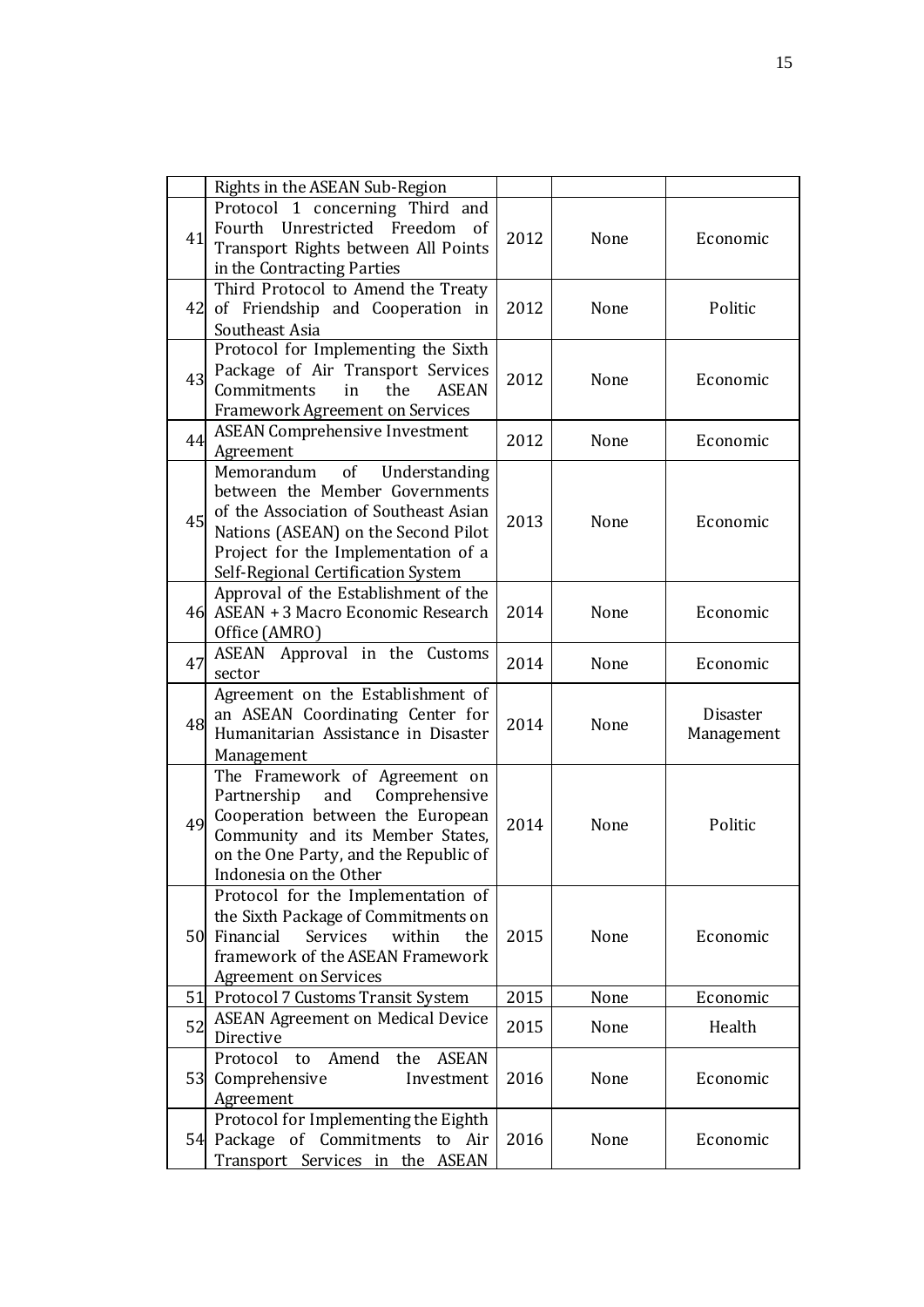| <b>Framework Agreement on Services</b>                                                                                                                     |                    |      |              |
|------------------------------------------------------------------------------------------------------------------------------------------------------------|--------------------|------|--------------|
| ASEAN Agreement on the Natural<br>55<br>Movement of People                                                                                                 | 2016               | None | Human Rights |
| Second Protocol to Amend the ASEAN<br>56 Comprehensive<br>Investment<br>Agreement                                                                          | 2017               | None | Economic     |
| ASEAN<br>Convention<br>Against<br>57 Trafficking in Persons, Especially<br>Women and Children                                                              | 2017               | None | Human Rights |
| Legal Framework Protocol<br>58<br>Implement ASEAN Single Window                                                                                            | to<br>2017         | None | Economic     |
| Protocol to the ASEAN Charter on<br>59<br><b>Dispute Resolution Mechanisms</b>                                                                             | 2017               | None | Law          |
| Agreement on Immunity<br>60 Immunity from the Association of<br>Southeast Asian Nations                                                                    | and<br>2017        | None | Law          |
| Agreement on the Establishment of a<br>Regional Secretariat for<br>61 Implementation of ASEAN Mutual<br>Recognition Arrangements<br><b>Tourism Experts</b> | the<br>2018<br>for | None | Politic      |

Based on the tracing results on the development of national legislation, since 1947-2019, so it was found that out of 61 (sixty one) international agreements, *Law-Making Treaty* ratified by Indonesia. There is only one Law as the result of a followup to national legislation, upon ratification that *Law-Making Treaty*. The product of this legislation is Law Number 32 of 2014 concerning Maritime which essentially from the 1982 UNCLOS which was ratified by Indonesia in 1985.

The rest 60 (sixty) international agreements are *Law-Making Treaty*  characteristic which not followed up with an organic law. It is means that the implementation of the international agreement provisions carried out based on the provisions of the agreement and binding since the ratification was carried out by Indonesia.

In addition, based on data in *Law-Making Treaty* multilateral agreements which have been followed by Indonesia, it was found that these covenants could be classified as follows:

- 42 treaties regulated economic cluster.
- 3 treaties regulated natural resource management cluster.
- 7 treaties regulated political cluster.
- 2 treaties regulated law cluster.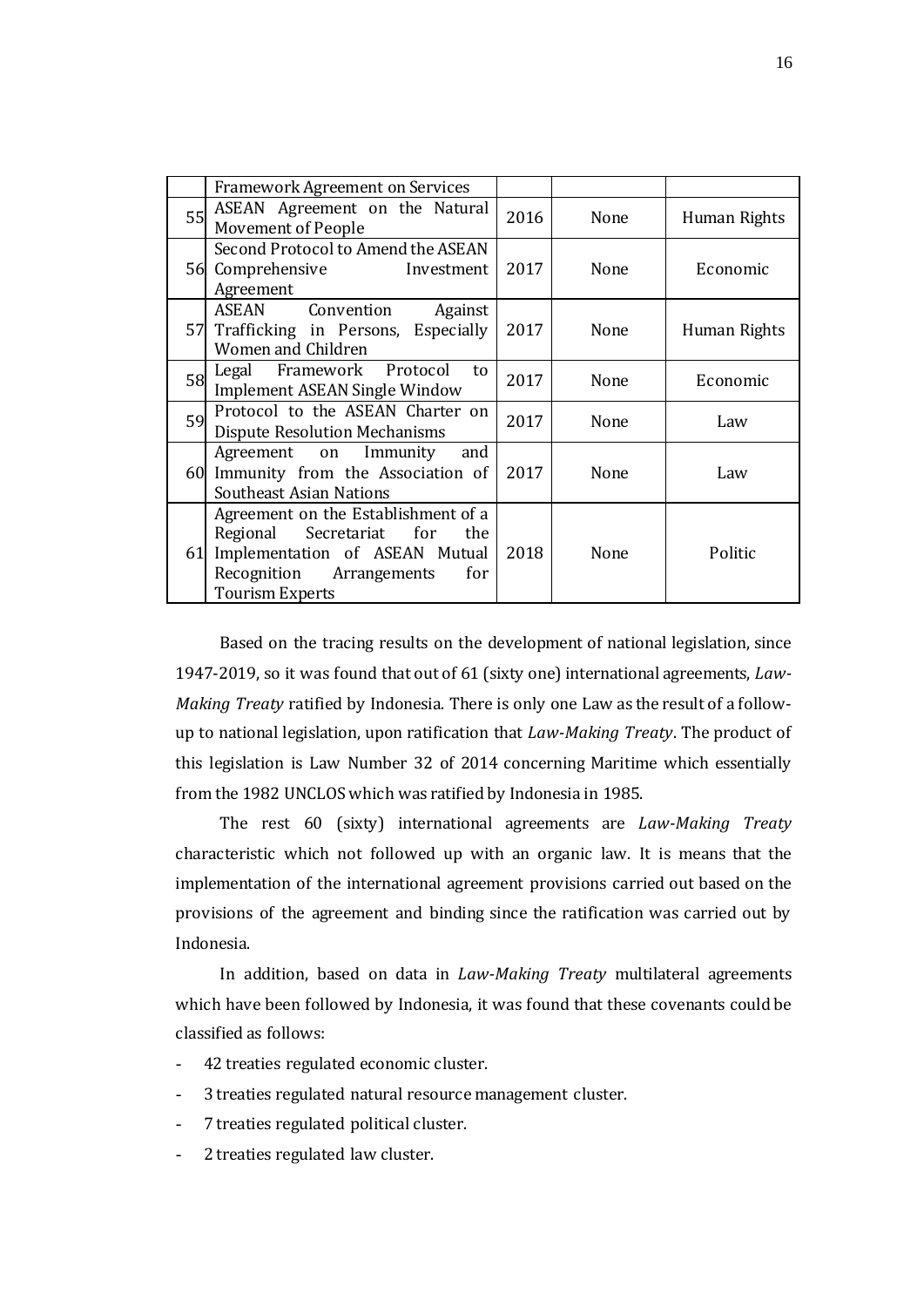- 2 treaties regulated human rights cluster.
- 3 treaties regulated disaster management cluster.
- 1 treaties regulated health cluster.
- 1 treaties regulated energy cluster.

#### **C. Concluding Remarks**

From 1947 to 2019 Indonesia was actively involved in international relations. It is proof by Indonesia's involvement in 302 international agreements. From 302 international agreements were followed by Indonesia, it can be seen that 61 of them were international agreements that were Law-Making Treaty characteristic. However, from the 61 Law-Making Treaty, Indonesia only followed up on its application only in the 1982 UNCLOS agreement through Law No. 32 of 2014 concerning Marine. Meanwhile, Indonesia in other international agreements is only refers to the provisions of its ratification.

It can also be concluded that by the large number of international treaties in the form of the Law-Making Treaty is the author can categorize them in a cluster of regulation, which massively Indonesia is more involved in economic field international treaties. Meanwhile, for other issues, there are still big gaps. In the future, Indonesia is expected to become an initiator in non-economic issues, especially in the fields of human development such as education, health, human rights, and others. It is because the goals of the Indonesian rule of law are not only economic prosperity, but include social welfare and world peace. It also should be admitted that the process of internalizing international agreements has been minimal. Supposedly, the process of internalizing the values of international law can be implemented and internalized through national law. Especially in the form of organic laws such as Law no. 32 of 2014 concerning Marine which is an effort to internalize UNCLOS 1982.

#### **D. BIBLIOGRAPHY**

#### **Book**

- Departemen Luar Negeri, "Pelatihan Pembuatan Kontrak Internasional", *Surabaya. (Makalah),* 2002.
- Haljan, David. 2013. *Separating Powers: International Law Before National Courts.* The Hague: TMC ASSER PRESS.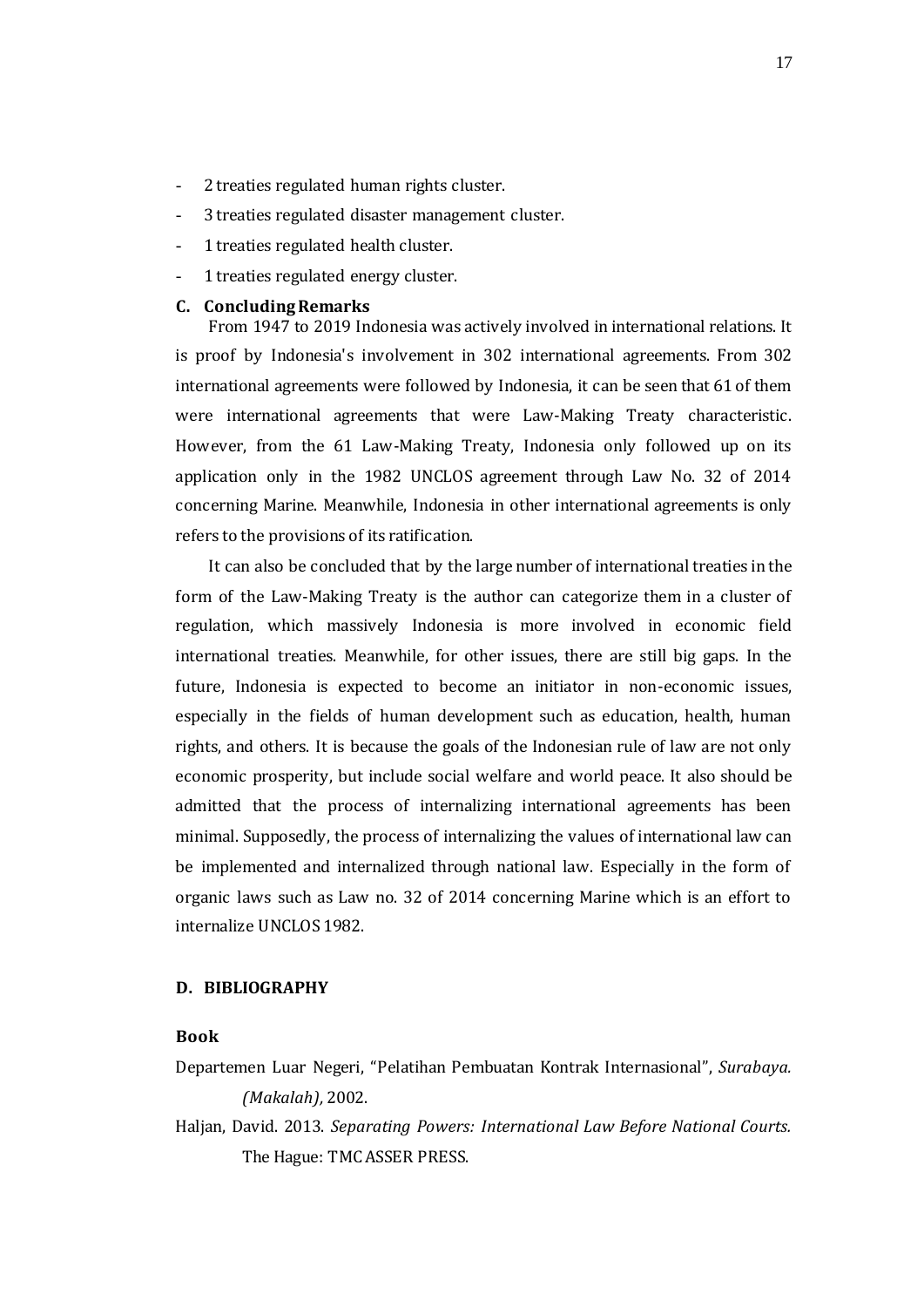Otto, Jean Michiel. 2012. *Kepastian Hukum yang Nyata di Negara Berkembang, dalam Kajian Sosio Legal,* ed. Adriaan W. Bedner et. al. Denpasar: Pustaka Larasan.

- Satjipto Rahardjo, "Merumuskan Peraturan Hukum", *Papers in PDIH Undip Student Reading Materials,* Semarang: PDIH, 5 January 2007.
- Seidmann, Robert B. et.all. 2001. *Legislative Drafting for Democratic Social Change: A Manual for Drafters. First Published*. London: The Hague Boston, Kluwer Law International Ltd.
- Sidharta, B. Arief. 2007 *Meuwissen Tentang Pengembangan Hukum, Ilmu Hukum, Teori Hukum dan Filsafat Hukum*. Bandung: Refika Aditama.

## **Journal Articles**

- B. Maryati, "Aspek–Aspek Hukum Perjanjian Internasional Dan Kaitannya Dengan MoU Helsinki", *Jurnal Humaniora: Jurnal Ilmu Sosial, Ekonomi dan Hukum*, Vol. 1 Num. 1, 2017: 30-39.
- Brolmann, Catherine. "Law Making Treaties: Form and Function in International Law". *Nordic Journal of International Law*. Vol. 74, 2005: 383-404.
- Hilda, H. "Kedudukan dan Daya Mengikat Konvensi Denhaag 1954 Tentang Perlindungan Obyek Budaya Dalam Sengketa Bersenjata Terhadap Pihak-Pihak Yang Bersengketa (Amerika Serikat-Irak) Menurut Konvensi Wina 1969 Tentang Perjanjian Internasional", *Jurnal Cita Hukum*, Vol. 1 Num. 1, 2013.
- Juwana, H. "Kewajiban Negara dalam Proses Ratifikasi Perjanjian Internasional: Memastikan Keselarasan dengan Konstitusi dan Mentransformasikan ke Hukum Nasional", *Undang: Jurnal Hukum,* Vol. 2 No. 1, 2019: 1-32.
- Myers, DP. "The Names and Scope of Treaties". *American Journal of International Law*, Vol. 51 Num. 3, 1957: 574-605.
- Usmawadi, U. "Status Indonesia dalam Space Treaty 1967". *Jurnal Hukum & Pembangunan* Vol. 16 Num. 6, 2017: 630-637.

## **Legal Documents**

Law Number 12 on 2011 concerning the Establishment of Legislation.

Law Number 24 on 2000 Concerning International Treaties.

Vienna Convention on the Law of Treaties 1969.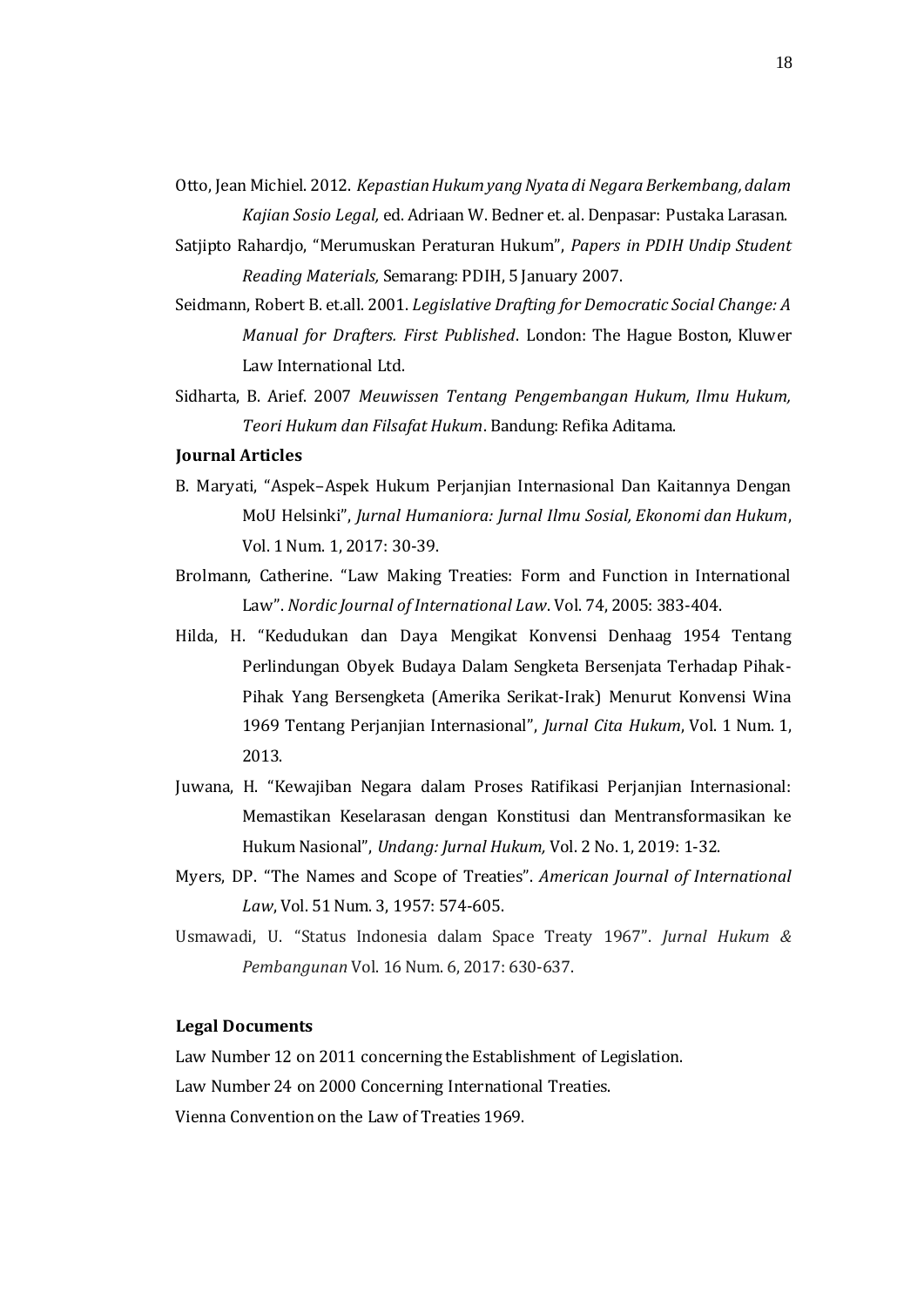# **Internet site:**

- https://kemlu.go.id/b]/id/pages/hubungan\_bilateral\_indonesia\_dan\_slovakia/1283 /etc-menu accessed from 13 April 2020 at 19.00 WIB.
- https://www.hukumonline.com/klinik/detail/ulasan/lt4c69b1cbd0492/statushukum-uu-rasiikasi/ accessed from 13 April 2020 at 19.00 WIB.